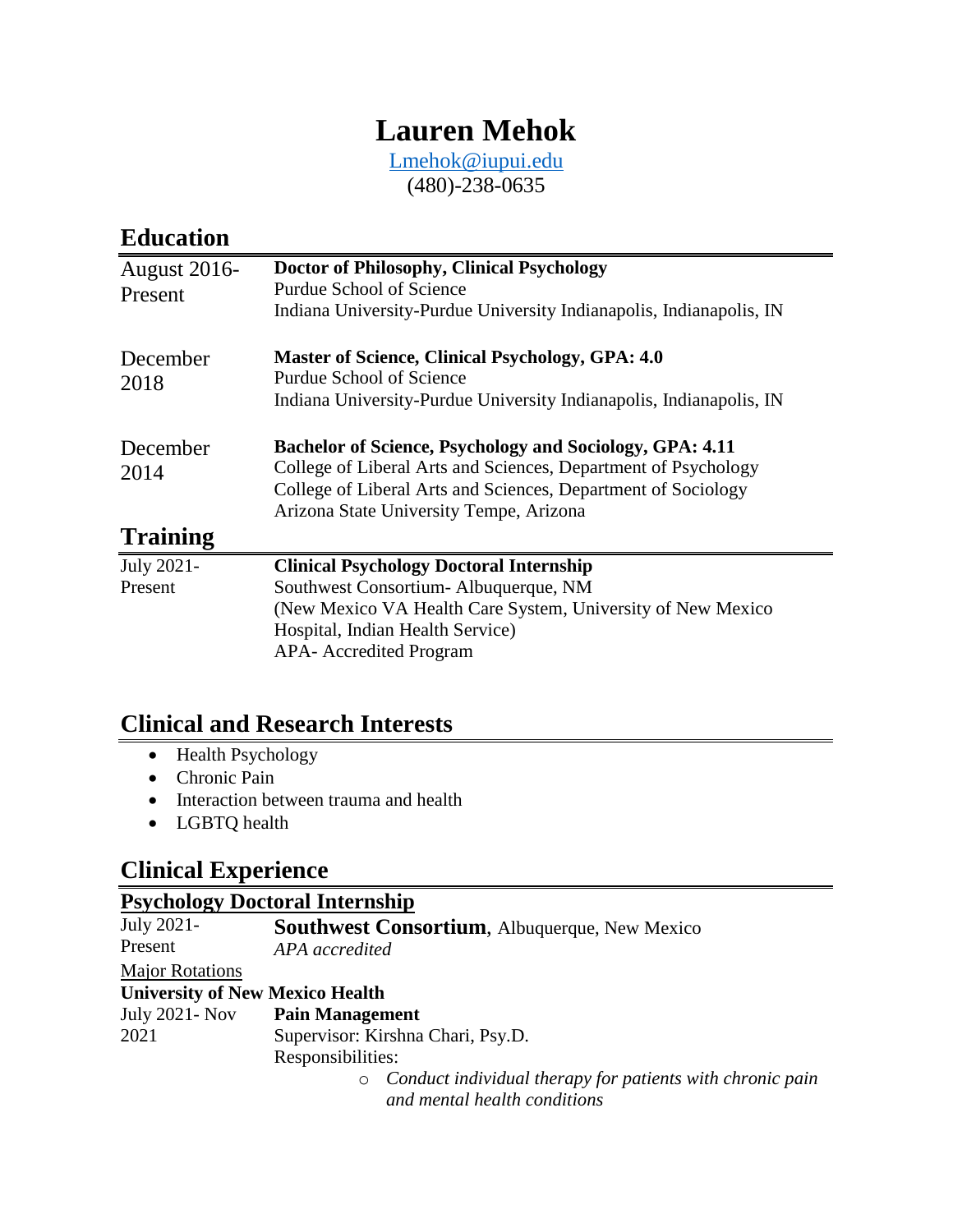| $\circ$ | Collaborate with other providers to ensure |
|---------|--------------------------------------------|
|         | crossdisciplinarity coordination           |

- o *Conduct therapy in-person and through telehealth technology (Zoom Health)*
- o *Use therapy techniques from CBT, ACT, CPT, DBT, Mindfulness, MI, and hypnosis*

#### **Raymond G. Murphy VA Medical Center**

| Nov 2021-April<br>2022  | <b>Primary Care Mental Health Integration</b><br>Responsibilities:                                             |  |
|-------------------------|----------------------------------------------------------------------------------------------------------------|--|
|                         | Conduct brief psychosocial assessment and behavioral<br>$\circ$<br>health interventions                        |  |
|                         | Provide consultative services as part of collaborative care<br>$\circ$<br>team                                 |  |
|                         | Provide brief evidence practices: MI, CBT, behavioral<br>$\circ$<br>activation, ACT, DBT, and anger management |  |
| April 2022-July<br>2022 | <b>Substance Abuse and Trauma Rehabilitation Residence (STARR)</b><br>Responsibilities:                        |  |
|                         | Conduct evidence-based interventions for co-occurring<br>$\circ$<br>substance use and PTSD                     |  |
|                         | Conduct assessment to determine diagnosis and<br>$\circ$<br>appropriateness for the program                    |  |
|                         | Facilitate group therapy in a residential setting<br>$\circ$                                                   |  |
|                         | Provide individual and group evidence-based<br>$\circ$<br>interventions: PE, CPT, and MI                       |  |
| <b>Minor Rotations</b>  | <b>Raymond G. Murphy VA Medical Center</b>                                                                     |  |
| July 2021-Jan           | <b>Adjunctive Experiences</b>                                                                                  |  |
| 2022                    | -Acceptance and Commitment Therapy (ACT)                                                                       |  |
|                         | -Supervisor: Jessica Madrigal-Bauguss, PhD. and Neila Sackett<br>-Responsibilities:                            |  |
|                         | Conduct ACT with Veterans with various physical and<br>$\circ$<br>mental health problems                       |  |
|                         | -Cognitive Processing Therapy (CPT)                                                                            |  |
|                         | -Supervisor: Madeleine Goodkind, PhD.<br>-Responsibilities:                                                    |  |
|                         | Conduct CPT with Veterans with PTSD or related<br>$\circ$<br>diagnoses                                         |  |
| July 2021-July<br>2022  | <b>Psychotherapy Clinic</b><br>-Supervisor: Katherine Belon, PhD.<br>-Responsibilities:                        |  |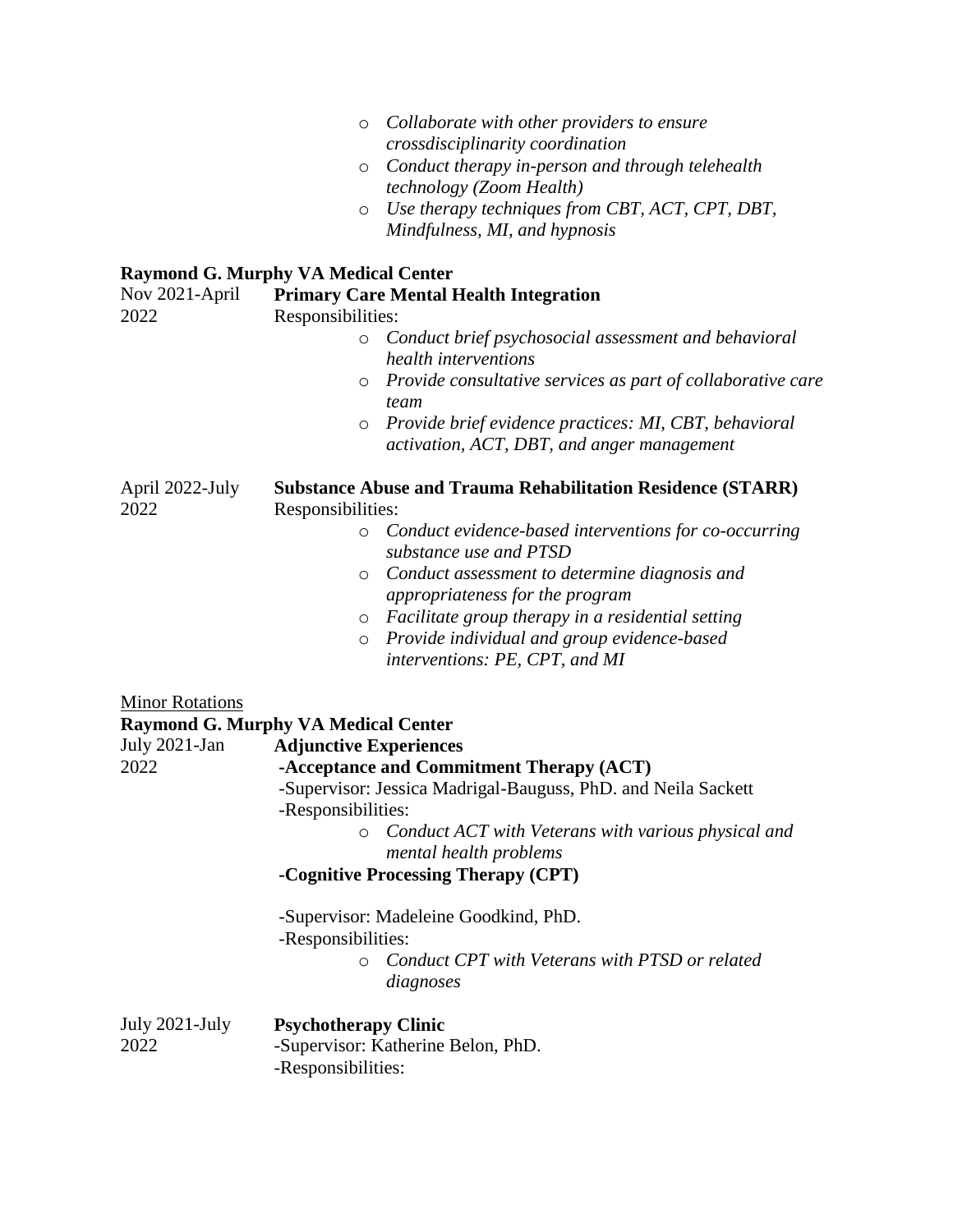| o Treat Veterans who have not responded to traditional  |
|---------------------------------------------------------|
| evidence based protocols with evidence-based principles |

o *Create case conceptualizations to guide treatment* 

| Jan $2022$ -July<br>2022                             | <b>Assessment Clinic</b><br>-Responsibilities:                                                                                                                                                                     |
|------------------------------------------------------|--------------------------------------------------------------------------------------------------------------------------------------------------------------------------------------------------------------------|
|                                                      | Conduct neuropsychological clinical assessments to provide<br>$\circ$<br>answers to various referral questions including diagnostic<br>questions and transplant referrals                                          |
|                                                      | o Provide verbal and written feedback to patients and referral<br>sources to ensure coordination of care                                                                                                           |
| <b>Practicum Rotations</b>                           |                                                                                                                                                                                                                    |
| <b>August 2020-</b><br>$\lambda$ $\lambda$ $\lambda$ | <b>Richard L. Roudebush VA Medical Center, Practicum Trainee</b><br>$\mathbf{r}$ $\mathbf{r}$ $\mathbf{r}$ $\mathbf{r}$ $\mathbf{r}$ $\mathbf{r}$ $\mathbf{r}$ $\mathbf{r}$ $\mathbf{r}$ $\mathbf{r}$ $\mathbf{r}$ |

| <b>August 2020-</b><br>April 2021       | Richard L. Roudebush VA Medical Center, Practicum Trainee<br>Supervisor: Katherine Fedele, PhD, HSPP                                                                                                                                                                                                                                                                                                                                                                                                                                                                                             |
|-----------------------------------------|--------------------------------------------------------------------------------------------------------------------------------------------------------------------------------------------------------------------------------------------------------------------------------------------------------------------------------------------------------------------------------------------------------------------------------------------------------------------------------------------------------------------------------------------------------------------------------------------------|
| <b>August 2019-</b><br><b>July 2020</b> | <b>Setting: Primary Care Mental Health Integration</b><br>Responsibilities:<br>Conduct brief clinical interviews and individual therapy<br>$\circ$<br>for veterans with physical and mental health complaints<br>Conduct in-person, telehealth technology (VVC), and<br>$\circ$                                                                                                                                                                                                                                                                                                                  |
|                                         | telephone appointments<br>Participate in intern clinical didactics<br>$\circ$<br>Use evidence-based intervention in a primary care setting:<br>$\circ$<br>the MOVE weight loss program, smoking cessation, and<br>$CBT-I$                                                                                                                                                                                                                                                                                                                                                                        |
|                                         | <b>Indiana Polyclinic, Practicum Trainee</b><br>Supervisor: Ari Gleckman, PhD, HSSP<br>Setting: Multidisciplinary Pain Treatment Facility<br>Responsibilities:                                                                                                                                                                                                                                                                                                                                                                                                                                   |
|                                         | Conduct individual therapy for patients with chronic pain<br>$\circ$<br>or mental health complaints<br>Facilitate group therapy for patients with chronic pain<br>$\circ$<br>Collaborate with other medical providers to create patient<br>$\circ$<br>treatment plans<br>Participate and present at case conference<br>$\circ$<br>Complete psychological assessments for diagnosis or<br>$\circ$<br>surgical decisions<br>Conduct therapy in-person and through telehealth<br>$\circ$<br><i>technology</i> ( <i>Doxy me</i> )<br>Use therapy techniques from CBT, ACT, DBT, EAET, MI,<br>$\circ$ |
|                                         | CPT, and Mindfulness<br><b>Tests Administered:</b>                                                                                                                                                                                                                                                                                                                                                                                                                                                                                                                                               |
|                                         | Minnesota Multiphasic Personality Inventory -II (MMPI-2)<br>O                                                                                                                                                                                                                                                                                                                                                                                                                                                                                                                                    |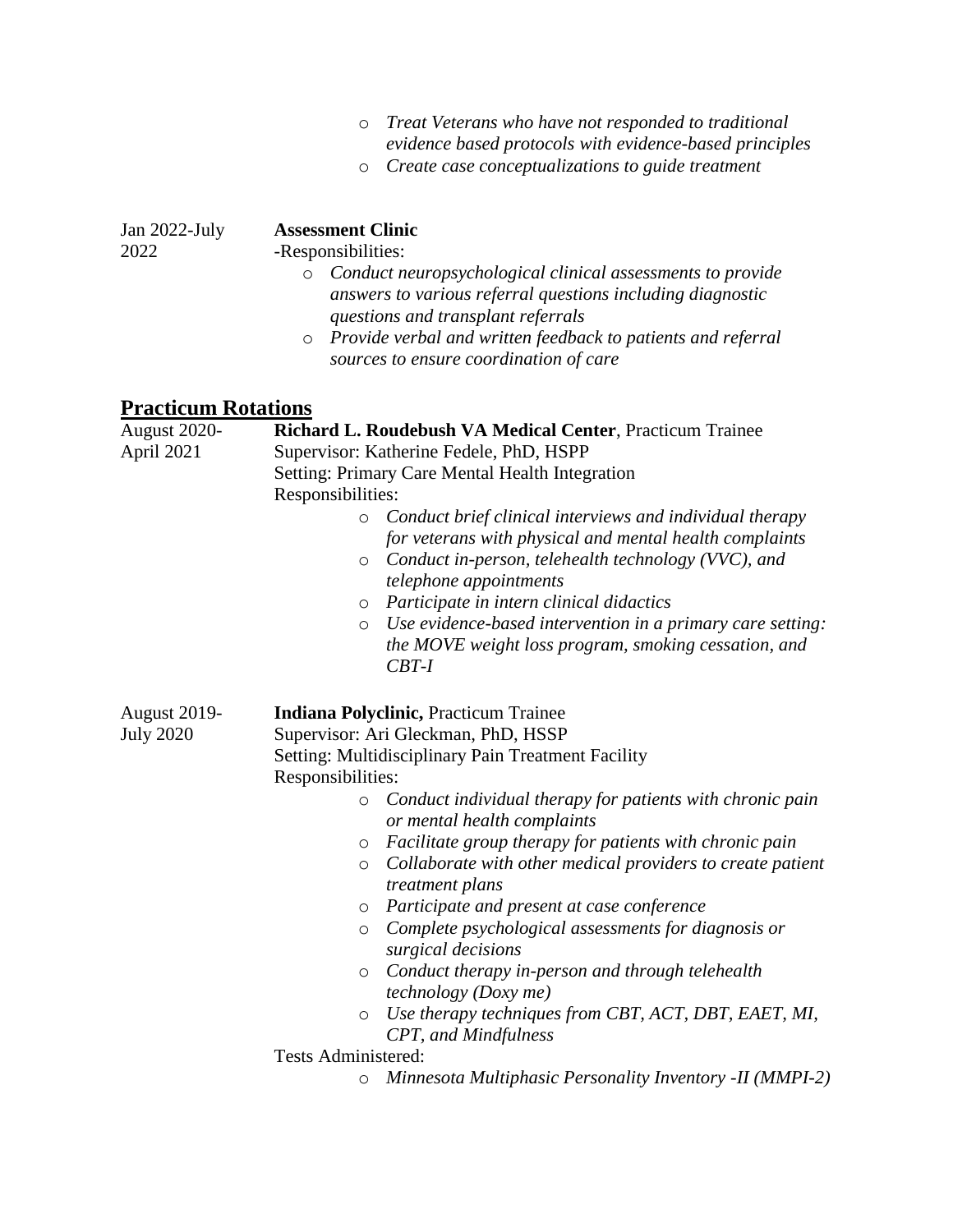| July 2018-March<br>2019 | Responsibilities:<br>$\circ$<br>O<br>$\circ$<br>$\circ$ | Richard L. Roudebush VA Medical Center, Practicum Trainee<br>Supervisor: Shannon E. Woller, Psy.D., ABPP, HSPP<br><b>Setting: Outpatient-Patient Mental Health</b><br>Conduct clinical interviews and individual therapy for<br>veterans with mental health disorders<br>Co-facilitate weekly Chronic Pain group therapy sessions<br>Complete treatment plans for all patients<br>Use therapy techniques from CBT, ACT, DBT, EAET, and<br><i>Mindfulness</i> |
|-------------------------|---------------------------------------------------------|--------------------------------------------------------------------------------------------------------------------------------------------------------------------------------------------------------------------------------------------------------------------------------------------------------------------------------------------------------------------------------------------------------------------------------------------------------------|
|                         | <b>Tests Administered:</b><br>O                         | Montreal Cognitive Assessment (MoCA)                                                                                                                                                                                                                                                                                                                                                                                                                         |
| July 2017-July<br>2018  | Responsibilities:                                       | <b>Indiana University Neuropsychology Clinic, Practicum Trainee</b><br>Supervisor: Dan Rexroth, Psy.D. HSPP<br>Setting: Outpatient Neuropsychology Clinic                                                                                                                                                                                                                                                                                                    |
|                         | $\circ$                                                 | Perform structured clinical interviews                                                                                                                                                                                                                                                                                                                                                                                                                       |
|                         | O                                                       | Build rapport to promote a supportive testing environment                                                                                                                                                                                                                                                                                                                                                                                                    |
|                         | $\circ$                                                 | Conduct clinical neuropsychological testing to assess                                                                                                                                                                                                                                                                                                                                                                                                        |
|                         |                                                         | memory, learning, attention, mood, and personality                                                                                                                                                                                                                                                                                                                                                                                                           |
|                         | $\circ$                                                 | Score the neuropsychology tests                                                                                                                                                                                                                                                                                                                                                                                                                              |
|                         | $\circ$                                                 | Write integrated reports for the referring providers and                                                                                                                                                                                                                                                                                                                                                                                                     |
|                         |                                                         | patients                                                                                                                                                                                                                                                                                                                                                                                                                                                     |
|                         | <b>Tests Administered:</b>                              |                                                                                                                                                                                                                                                                                                                                                                                                                                                              |
|                         | $\circ$                                                 | <b>Beck Anxiety Inventory</b>                                                                                                                                                                                                                                                                                                                                                                                                                                |
|                         | $\circ$                                                 | <b>Beck Depression Inventory-2</b>                                                                                                                                                                                                                                                                                                                                                                                                                           |
|                         | $\circ$                                                 | <b>Boston Naming Test</b>                                                                                                                                                                                                                                                                                                                                                                                                                                    |
|                         | O                                                       | <b>Brief Visuospatial Memory Test-Revised</b>                                                                                                                                                                                                                                                                                                                                                                                                                |
|                         | $\circ$                                                 | Category Fluency Task                                                                                                                                                                                                                                                                                                                                                                                                                                        |
|                         | O                                                       | <b>CERAD Clinical and Neuropsychology Assessment</b>                                                                                                                                                                                                                                                                                                                                                                                                         |
|                         | O                                                       | <b>Controlled Oral Word Association Test</b>                                                                                                                                                                                                                                                                                                                                                                                                                 |
|                         | O                                                       | <b>Finger Tapping</b>                                                                                                                                                                                                                                                                                                                                                                                                                                        |
|                         | O                                                       | <b>Geriatric Depression Scale</b>                                                                                                                                                                                                                                                                                                                                                                                                                            |
|                         | O                                                       | Grip Strength Test                                                                                                                                                                                                                                                                                                                                                                                                                                           |
|                         | $\circ$                                                 | <b>Grooved Pegboard Test</b>                                                                                                                                                                                                                                                                                                                                                                                                                                 |
|                         | $\circ$                                                 | Judgment of Line Orientation                                                                                                                                                                                                                                                                                                                                                                                                                                 |
|                         | $\circ$                                                 | Mini Mental Status Exam                                                                                                                                                                                                                                                                                                                                                                                                                                      |
|                         | $\circ$                                                 | Minnesota Multiphasic Personality Inventory -II (MMPI-2)                                                                                                                                                                                                                                                                                                                                                                                                     |
|                         | $\circ$                                                 | Rey Auditory Verbal Learning Test                                                                                                                                                                                                                                                                                                                                                                                                                            |
|                         | $\circ$                                                 | <b>Test of Memory Malingering</b>                                                                                                                                                                                                                                                                                                                                                                                                                            |
|                         | $\circ$                                                 | Trail Making Test A & B                                                                                                                                                                                                                                                                                                                                                                                                                                      |
|                         | $\circ$                                                 | Wechsler Adult Intelligence Scale-IV                                                                                                                                                                                                                                                                                                                                                                                                                         |
|                         | $\circ$                                                 | <b>Wechsler Memory Scale-4</b>                                                                                                                                                                                                                                                                                                                                                                                                                               |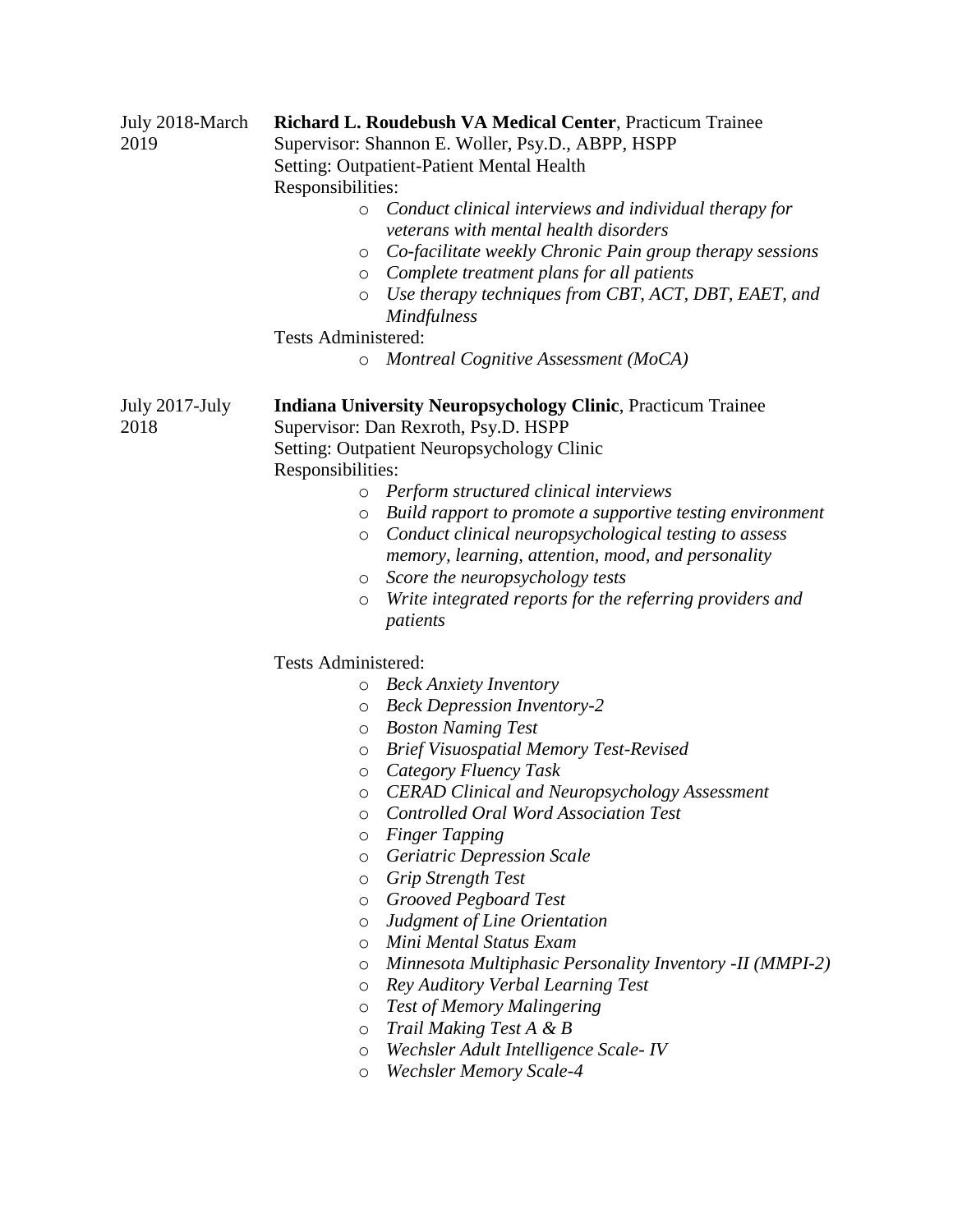o *Wechsler Test of Adult Reading Wisconsin Card Sorting Test*

## **Research Experience**

| <b>Graduate Research Experience</b> |                                                                                            |  |
|-------------------------------------|--------------------------------------------------------------------------------------------|--|
| Aug 2016-                           | <b>Research Coordinator: IUPUI Pain Lab</b>                                                |  |
| Present                             | Supervisor: Adam T. Hirsh, Ph.D.                                                           |  |
|                                     | <b>Research Projects:</b>                                                                  |  |
|                                     | Treatment Disparities in Exercise Recommendations for Chronic<br>$\circ$                   |  |
|                                     | Pain patients                                                                              |  |
|                                     | The Role of Expectation in an Experimental Pain Task<br>$\circ$                            |  |
|                                     | Effectiveness of Emotional Awareness and Expression Therapy for<br>$\circ$<br>Chronic Pain |  |
|                                     | The role of emotional expression and gender in peer support                                |  |
|                                     | <b>Research Responsibilities:</b>                                                          |  |
|                                     | Supervising undergraduate research projects and training<br>$\circ$                        |  |
|                                     | Conducting novel and independent research projects<br>$\circ$                              |  |
|                                     | Collaborating with peers and other researchers to improve<br>$\circ$                       |  |
|                                     | research                                                                                   |  |
|                                     | <b>Dissertation Defense Date: Projected November</b>                                       |  |
|                                     | Undergraduate Research Experience                                                          |  |
| <b>July 2014- Aug</b>               | <b>Research Assistant: Social Addictions Impulse Lab</b>                                   |  |
| 2016                                | Supervisor: Julie Patock-Peckham, Ph.D.                                                    |  |
|                                     | <b>Research Projects:</b>                                                                  |  |
|                                     | Time Perspective mediating the effects of Parental Style on<br>$\circ$<br>Alcohol Use      |  |
|                                     | Developed items on new scales: Conceptual Secrets Measure,<br>$\circ$<br>Verbal Abuse      |  |
| Jan 2013- Jan<br>2015               | Research Assistant: The Dynamics of Perception, Action, &<br><b>Cognition Lab</b>          |  |
|                                     | Supervisors: Eric Amazeen, Ph.D. & Nia Amazeen, PH.D.<br><b>Research Projects:</b>         |  |
|                                     | Perception, Coordination, and Time Estimation, Weight<br>$\circ$<br>Perception             |  |

### **Publications**

**Mehok, L. E.,** Miller, M. M., Trost, Z., Goubert, L., De Ruddere, L., Hirsh, A.T. (2019) Pain intensity and attribution mediate the impact of patient weight and gender on activity recommendations for chronic pain. *Journal of Pain Research*

Patock-Peckham, J.A., Walters, K.J., **Mehok, L. E.,** Leeman, R.F., Ruof, A. K., Filson Moses, J. (2018) The direct and indirect influences of parenting, the facets of time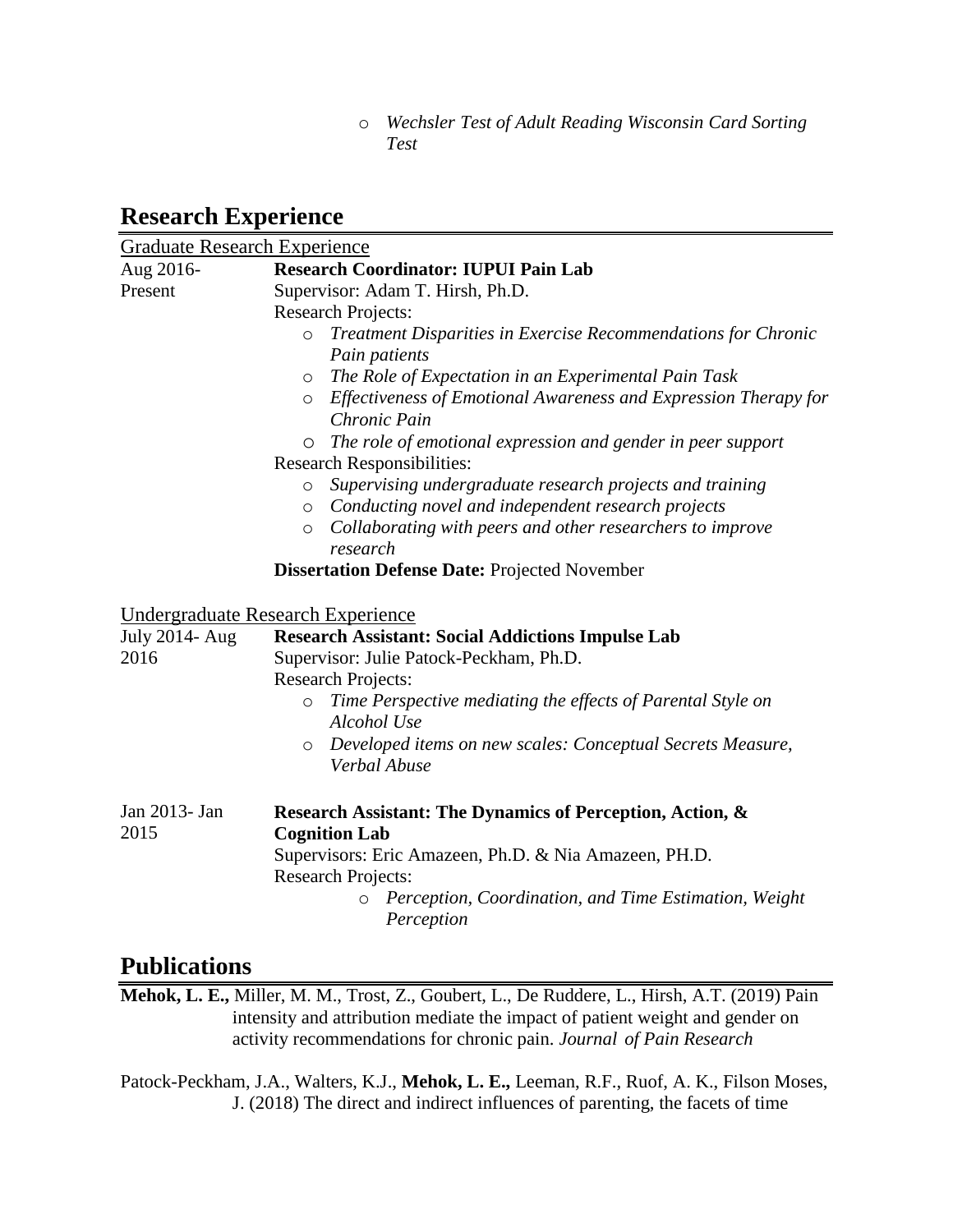perspective and impaired control along the alcohol- related problems pathway*. Substance Use and Misuse*

Manuscripts in Preparation

- **Mehok, L. E.,** Meints, S. M., Miller, M. M., Ashburn-Nardo, L., Hirsh, A.T. (submitted) The relationship between beliefs about race differences in pain and actual race differences in experimental pain tolerance. *Journal of Health Disparities Research and Practice*
- **Mehok, L. E.,** Walsh, K. T., Miller, M. M., Anastas, T. A., Hirsh, A. T., (in preparation) Exercise and dietary recommendations for women with chronic pain: What's weight and race got to do with it?

### **Presentations**

Conference Oral Presentations and Conference Papers

- **Mehok, L. E.,** Walsh, K. T., Miller, M. M., & Hirsh, A. T. (April 2020) Exercise and dietary recommendations for women with chronic pain: What's weight and race got to do with it? Accepted as an oral presentation at Society of Behavioral Medicine 41<sup>st</sup> Annual Meeting and Scientific Session in San Francisco, California. Conference canceled due to COVID-19.
- Woller, S. & **Mehok, L. E.** (November 2019) Healing the mind and the body in Psychotherapy: Using emotional awareness and expression therapy to address centralized pain disorders. Presented at the 2019 Indiana Psychological Association Fall Conference & Annual Meeting, Indianapolis, Indiana

#### Conference Poster Presentations and Abstracts

- **Mehok, L. E.,** Meints, S. M., Miller, M. M., Kimberly, E. E., Walsh, K. T., and Hirsh, A. T. (April 2019) The role of self-other comparisons in race differences in pain tolerance. Poster presented at the 38<sup>th</sup> Annual Scientific Meeting of the American Pain Society, Milwaukee, Wisconsin.
- **Mehok, L. E.,** Meints, S. M., Miller, M. M., Hollingshead, N. H., Walsh, K. T., Kimberly, E., Ashburn-Nardo, L., and Hirsh, A. T. (September, 2018) Development and preliminary test of a measure assessing implicit beliefs about race differences in pain. Poster presented at the 17<sup>th</sup> World Congress on Pain in Boston, USA.
- **Mehok, L. E.,** Nowlin, L., Wheelis, T., de Ruddere, L., Liesbet Goubert, L., Hirsh, A.T.(May, 2017) Interaction between sex and weight on exercise recommendations. *Journal of Pain*. Poster presented at the 36th Annual Scientific Meeting of the American Pain Society, Pittsburg, Pennsylvania.

## **Teaching Experience**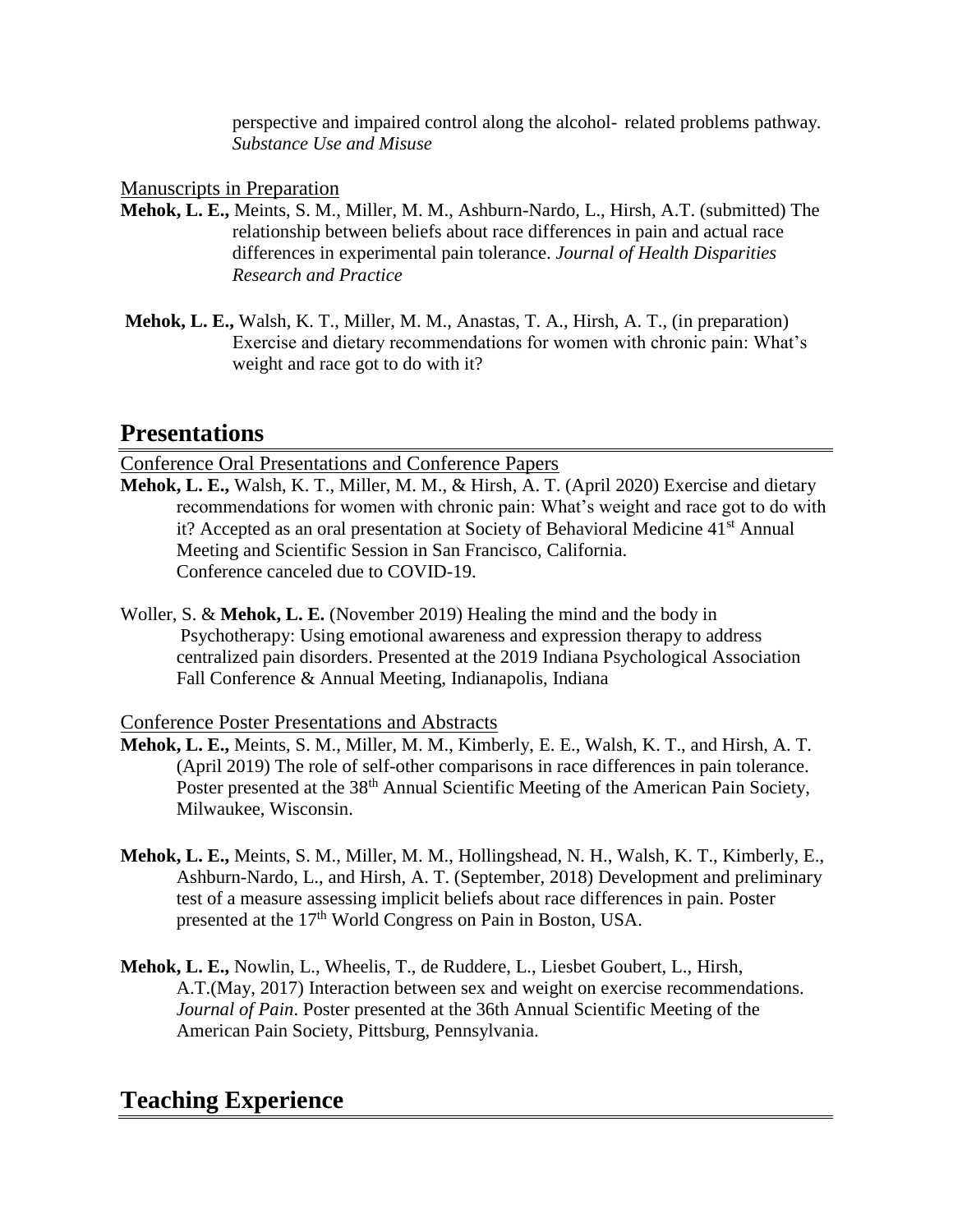| Aug 2020- Nov<br>2020 & May<br>2020-July 2020 | <b>Department of Psychology-Indiana University-Purdue University in</b><br>Indianapolis<br>Instructor of Record for Introduction to Psychology |
|-----------------------------------------------|------------------------------------------------------------------------------------------------------------------------------------------------|
| Jan $2020$ -May<br>2020                       | Department of Psychology-Indiana University-Purdue University in<br>Indianapolis<br>Instructor of Record for Life Span Development             |
| Aug 2019-Dec<br>2019                          | <b>Department of Psychology-Indiana University-Purdue University in</b><br>Indianapolis<br>Instructor of Record for Health Psychology          |
| June 2019-July                                | <b>Department of Psychology-Indiana University-Purdue University in</b>                                                                        |

# **Professional Development and Training**

| <b>Clinical Development</b> |                                                                                                                                                                                                      |
|-----------------------------|------------------------------------------------------------------------------------------------------------------------------------------------------------------------------------------------------|
| Jan-Feb 2021                | <b>Clinical Workshop: Working with suicidal people, Thomas Ellis</b>                                                                                                                                 |
| <b>Fall 2020</b>            | <b>Clinical Workshop: Motivational Interviewing, Shelly Johns</b>                                                                                                                                    |
| <b>Fall 2020</b>            | <b>Clinical Workshop: Spiritual and Religious Competency in Mental</b><br><b>Health Training Seminar</b>                                                                                             |
| Aug 2020                    | <b>Clinical Workshop: 2020 Suicide Prevention Summit, Mental Health</b><br>Academy                                                                                                                   |
| Aug 2020                    | <b>Clinical Workshop: Addressing White Racism as Part of the</b><br><b>Psychotherapy Process, David Drustrup</b>                                                                                     |
| <b>July 2020</b>            | <b>Clinical Workshop: Psychotherapy in Black &amp; White: Anti-Black</b><br>Racism in Black Client/White Therapist and Black Therapist/White<br><b>Client Dyads</b> , Laurie Paul                    |
| Feb 2020                    | <b>Stigma Awareness and Naloxone Training</b>                                                                                                                                                        |
| May-June 2019               | <b>Clinical Workshop: Beyond Pain Management: Treating the</b><br><b>Intersection of Pain and Unresolved Emotional Experiences,</b><br>Howard Schubiner, Alan Gordon, Mark Lumley, and Christie Uipi |
| Feb 2019                    | <b>Webinar Workshop: Addressing Geriatric Mental Health</b>                                                                                                                                          |

 $\overline{\phantom{0}}$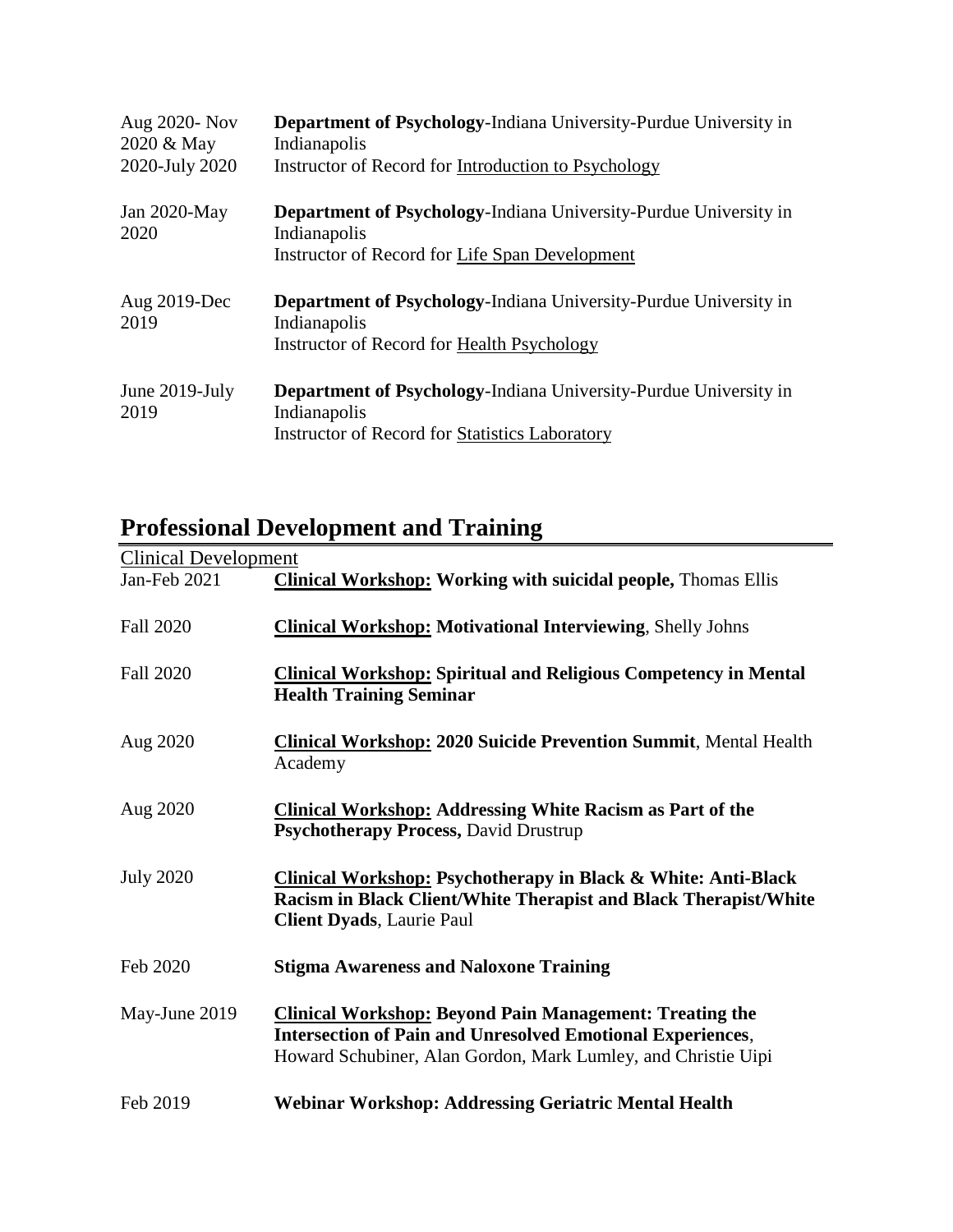#### **& Suicide Prevention**, Kim Van Order

| Feb 2019                    | <b>Clinical Workshop: HiTOP Systems, Doug Samuel and Susan South</b>                                                                                                                                                                                                                                             |
|-----------------------------|------------------------------------------------------------------------------------------------------------------------------------------------------------------------------------------------------------------------------------------------------------------------------------------------------------------|
| Sep 2018                    | <b>Clinical Workshop: Dialectical Behavior Therapy, Jennifer Chambers</b>                                                                                                                                                                                                                                        |
| Apr 2018                    | <b>Clinical Workshop: A New Therapy for Each Client, John Norcross</b>                                                                                                                                                                                                                                           |
| Nov 2017                    | <b>Clinical Workshop: Motivational Interviewing, Stephen Rollnick</b>                                                                                                                                                                                                                                            |
| Jan 2017                    | <b>Clinical Workshop: CBT-I, Yelena Chernyak</b>                                                                                                                                                                                                                                                                 |
| Mar 2016                    | <b>ASIST-Applied Suicide Intervention Skills training</b>                                                                                                                                                                                                                                                        |
| <b>Research Development</b> |                                                                                                                                                                                                                                                                                                                  |
| 2016-2020                   | <b>Ad Hoc Reviewer</b><br>-PAIN (July 2017, Aug 2018)<br>-Journal of Racial and Ethnic Health Disparities (Sep 2020)<br>-Journal of Pain (Nov 2016, July 2017, Nov 2017, Feb 2019)<br>-PAIN Reports (Jan 2019)<br>-Clinical Journal of Pain (Oct 2017)<br>-Pain Practice (Mar 2017)<br>-Pain Medicine (Dec 2016) |
| Sep 2019                    | Categorical & Survival Data Analysis Workshop, Jaehoon Lee, Texas<br><b>Tech University</b>                                                                                                                                                                                                                      |
| Aug 2018                    | Longitudinal Data Analysis Workshop, Pascal Deboeck, University of<br>Utah                                                                                                                                                                                                                                       |
| <b>July 2018</b>            | Preparing Manuscripts for Publication, Nir Menachemi, IUPUI                                                                                                                                                                                                                                                      |
| Aug 2016                    | Bayesian Statistics Workshop, John Kruschke, Indiana University                                                                                                                                                                                                                                                  |
| Aug 2016                    | Meta-analysis Workshop, Jeffrey Valentine, Indiana University                                                                                                                                                                                                                                                    |
| <b>Teaching Development</b> |                                                                                                                                                                                                                                                                                                                  |
| Aug 2016<br>2016-2018       | <b>Seminar in Teaching Psychology</b><br>Teaching Lunch and Learn: High Impact Practices (HIPs), Student<br>entitlement and how to respond, Student Issues, How to teach to different<br>levels of commitment, The Challenges of Teaching Diverse Learners,<br><b>Student Perceptions of Active Learning</b>     |

## **Relevant Work Experience**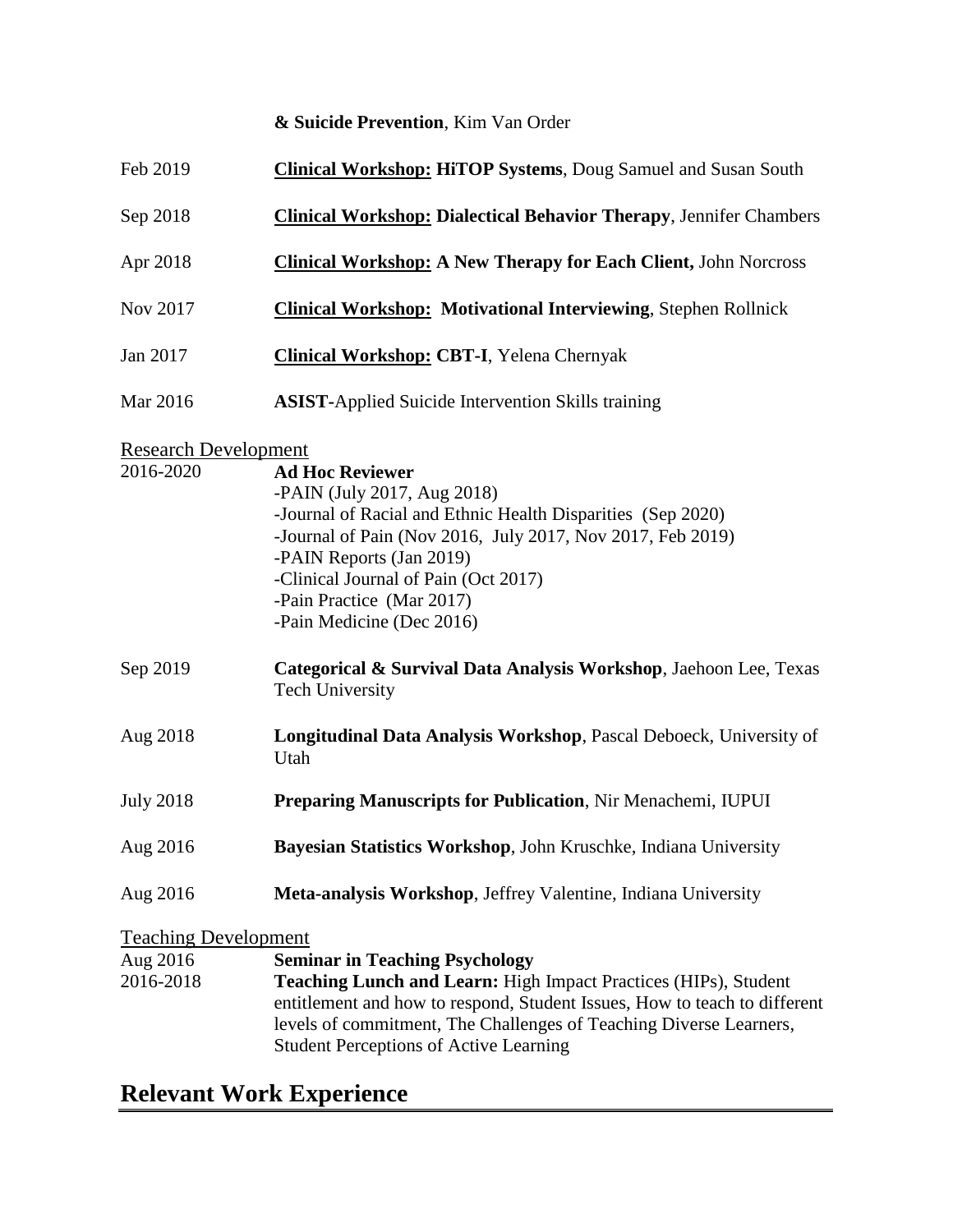| Feb 2015-June<br>2016 | Senior Case Manager for SMI Outpatient Clinic Lifewell-previously<br>known as Choices                                                                                                                               |
|-----------------------|---------------------------------------------------------------------------------------------------------------------------------------------------------------------------------------------------------------------|
|                       | Responsibilities:                                                                                                                                                                                                   |
|                       | Coordinate care with psychiatrists and nurse for<br>$\circ$<br>medication management and with community service<br>provides such as counselors<br>Provide emotional support to individuals going through<br>$\circ$ |
|                       | crisis and difficult situations                                                                                                                                                                                     |
|                       | Work with clients to establish treatment goals and<br>$\circ$<br>empower them to reach their goals                                                                                                                  |
|                       | Train new team members on procedures, documentation,<br>$\circ$<br>and interacting with clients                                                                                                                     |
|                       | Participate in law enforcement training on responding to<br>$\circ$<br>calls related to mental illness                                                                                                              |

# **Community Involvement**

| Nov $2019 - May$<br>2021 | <b>Indiana Psychological Association Membership and Networking</b><br><b>Committee, Student Representative</b><br>Responsibilities:                                                                                                                                                                                                                                                                                                                           |
|--------------------------|---------------------------------------------------------------------------------------------------------------------------------------------------------------------------------------------------------------------------------------------------------------------------------------------------------------------------------------------------------------------------------------------------------------------------------------------------------------|
|                          | Provide feedback and ideas to represent student needs<br>$\circ$<br>Develop ideas to help IPA best represent member needs<br>$\circ$<br>Develop special interest groups to improve communication<br>$\circ$<br>within IPA<br>Develop an outreach program to connect underserved<br>$\circ$<br>population to resources                                                                                                                                         |
| Nov $2019 - May$<br>2021 | <b>Indiana Psychological Association Diversity Committee, Student</b><br>Representative<br>Responsibilities:<br>Provide feedback and ideas to represent student needs<br>$\circ$<br>Support events and initiatives related to diversity in<br>$\circ$<br>clinical psychology<br>Support initiatives that decrease the gap in mental health<br>$\circ$<br>services<br>Develop a supportive program for psychologists working<br>$\circ$<br>with diverse people |
| <b>Fall 2019</b>         | <b>Peer Mentor</b><br>Responsibilities:<br>Meet with first-year students twice a month<br>$\circ$<br>Support mentee through time of transition<br>$\circ$<br>Discuss mentees progress in the program and how to be<br>$\circ$<br>successful<br>Provide guidance and assistance with problem-solving<br>$\circ$                                                                                                                                                |